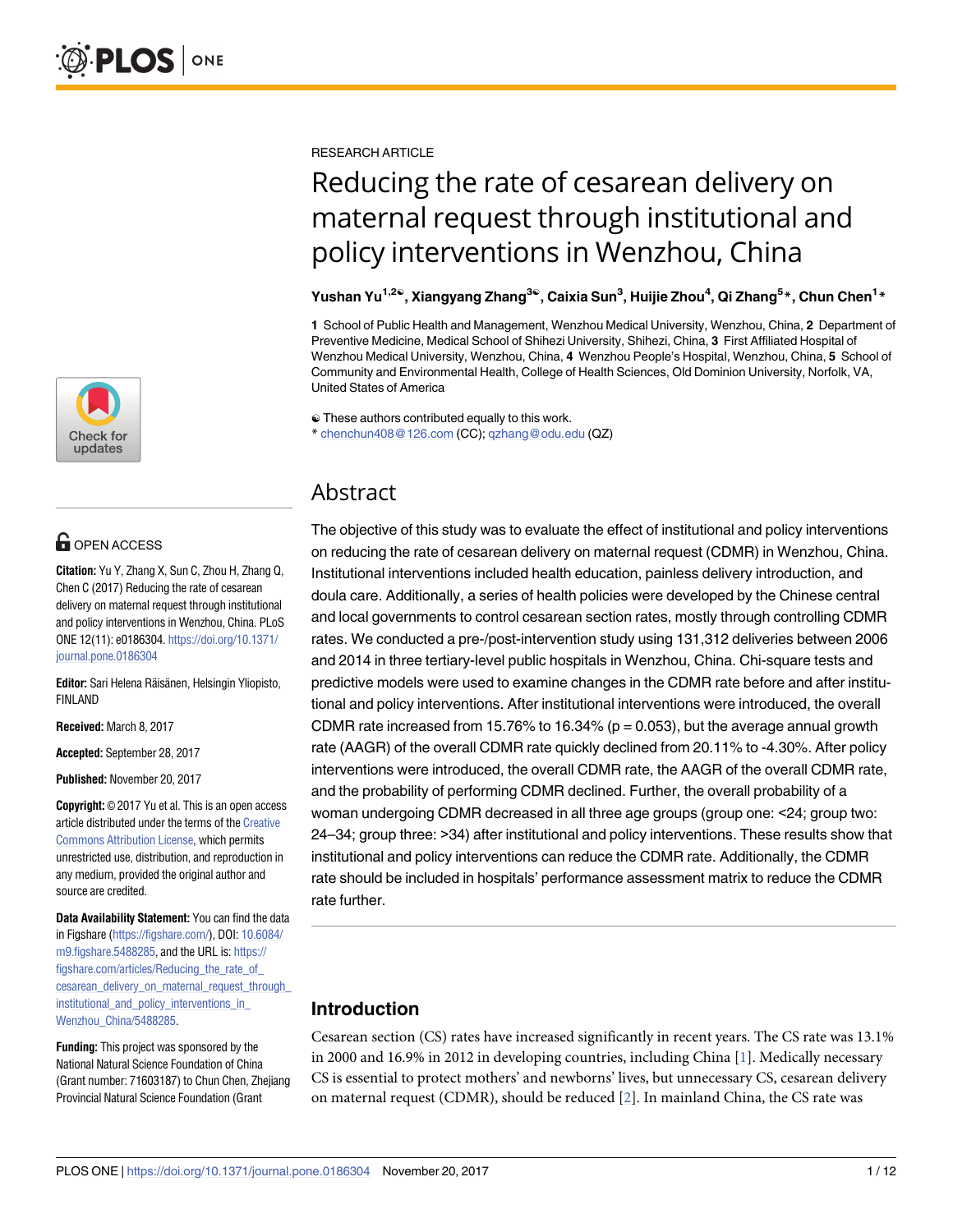<span id="page-1-0"></span>

number: LQ16G030011) to Chun Chen, the Key Social Science Project for University Teachers of Zhejiang, China (Grant number: 2014QN005) to Chun Chen and 111 Project (Grant number: B16031) to Qi Zhang. The funders had no role in study design, data collection and analysis, decision to publish, or preparation of the manuscript.

**Competing interests:** The authors have declared that no competing interests exist.

**Abbreviations:** CS, Cesarean section; CDMR, Cesarean delivery on maternal request; AAGR, Average annual growth rate.

54.9% in 2011 [\[3](#page-9-0)], more than triple the ideal rate of 15% recommended by the World Health Organization (WHO) [\[4](#page-9-0)]. More notably, the CDMR rate, the main indication for unnecessary CS, was 28.43% in 2011 [[3\]](#page-9-0). Additionally, CDMR increases numerous risks, such as a higher probability of maternal infection [\[5](#page-9-0)], increased neonatal respiratory morbidity [\[6](#page-9-0)], higher risk of maternal death [[7\]](#page-9-0), and side effects in subsequent pregnancies [[8\]](#page-9-0). Decreasing the CDMR rate was a crucial and effective way to control the unnecessary CS rate in China. China's universal two-child policy took effect in 2016, which allows couples to have two children [\[9](#page-10-0)]. Moms with their second pregnancies are interested to deliver the second child via CS and the number of CDMRs is likely to increase. Therefore, reducing the high CDMR rate should be a high priority on the policy agenda to protect maternal and child health.

Since 2000, a few Chinese hospitals have started to control the unusually high CS rates with health education [[10](#page-10-0), [11](#page-10-0)], painless delivery [\[12\]](#page-10-0), doula delivery [[13](#page-10-0)], and psychological comforting and training programs for midwives and obstetricians [[14](#page-10-0)]. After 2011, the Chinese central and local governments successively developed specific policies to control the CS rate through reducing the CDMR rate  $[15-18]$ . Remarkably, the CS rate was the main monitoring indicator for the public health sector in China. From 2011 to 2014, the CS rate appeared to decrease in China, especially in metropolitan areas such as Beijing, Shanghai, Hangzhou, and Tianjin [[19](#page-10-0)].

However, the CDMR rate was not included among regulatory monitoring indicators in China, and few studies have examined the CDMR from a policy perspective in China. Previous studies focused on the protective and risk factors of CDMR [[20\]](#page-10-0), describing the CDMR rate during a selected period [\[21\]](#page-10-0), or the outcomes after CDMR [\[22\]](#page-10-0). Thus, this study aimed to examine the effectiveness of institutional and policy interventions in reducing the CDMR rate in Wenzhou (a coastal city situated in south-eastern Zhejiang Province), China. The results could provide useful information to other regions in China or other countries that plan to address high CDMR rates.

#### **Materials and methods**

#### Ethical approval

This study was approved by the Ethics Committee of Wenzhou Medical University (Code of the ethical approval: 2016–051).

#### Data sources

This retrospective pre-/post-intervention study focused on the maternity departments of three tertiary-level public hospitals (labeled Hospital I, Hospital II, and Hospital III in this study) in Wenzhou, China. According to the database of the Wenzhou Health and Family Planning Committee, the number of deliveries in these three hospitals accounted for 31.2% of the total number of deliveries in the Wenzhou Prefecture from 2009 to 2014. The delivery data were collected separately from the three hospitals' information systems from January 2006 to December 2014, and 131,312 deliveries were included in our study. The dataset contains information such as hospitalization number, mother's age, date of admission, length of hospital stay, principal diagnosis, and mode of delivery.

#### Interventions

**Institutional interventions.** As the main birth delivery hospitals in Wenzhou, these three hospitals developed a similar multifaceted strategy to tackle the high CDMR rate in January 2008. The strategy mainly comprised three aspects. First, the following actions were taken with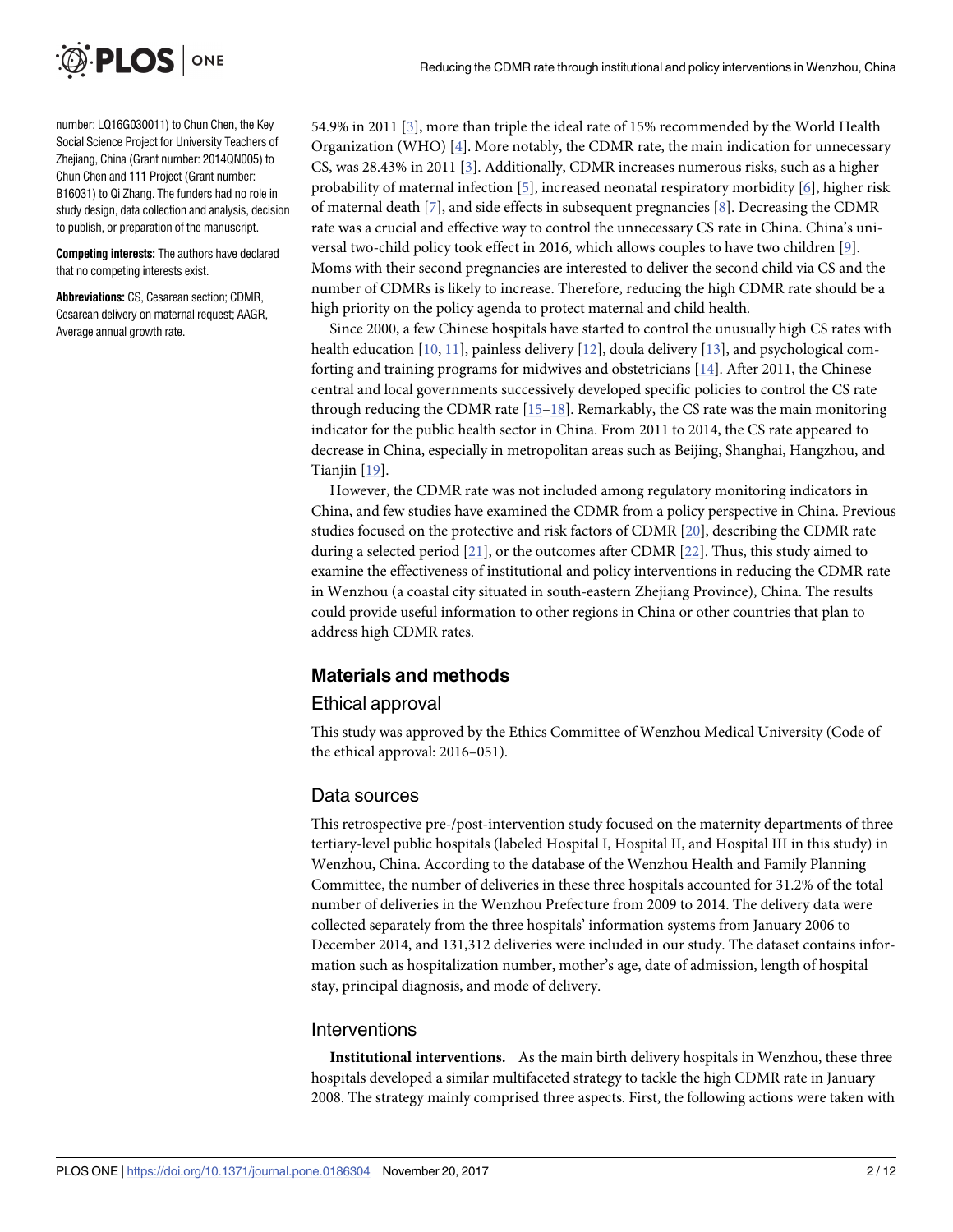<span id="page-2-0"></span>respect to mothers and their families: (a) Face-to-face health education was provided by doctors, nurses, and nutritionists to mothers and their families once or twice a week in a hospital. The discussions involved the advantages and disadvantages of CS and vaginal delivery, advocating vaginal delivery, nutrition for pregnancy, and breast feeding. Moreover, the contents were also displayed on TV and billboards at hospital outpatient service halls and inpatient wards at the obstetrics departments. (b) When preparing for CDMR, obstetricians shared the potential risks of CS with mothers, and then the mothers were asked to sign a medical informed consent form for CDMR.

Second, the following actions were taken with respect to obstetricians and midwives: (a) They were asked to participate in training programs every year, including for honing necessary skills for problematic child delivery and improving the procedures for emergency obstetric care. (b) Administrators and obstetricians issued specific CS indications and guidelines, which would be adjusted according to developments in the field of obstetrics. Then, the hospitals asked them to perform CS based on these guidelines and emphasize reducing CDMR. Additionally, the professional groups would conduct a monthly audit of whether medically unnecessary CS procedures were performed. Third, the following alternative birth delivery methods were promoted to mothers: (a) painless childbirth through intravertebral anesthesia and (b) one-to-one doula delivery by midwives.

**Policy interventions.** Since 2011, the Chinese central and local governments have developed a series of health policies to decrease the high CS rate by controlling CDMR rate such as in Wenzhou. These policies involved two approaches. One consisted of development plans, including the Regulation for the Management of Maternal Health Care and the Norms of Maternal Health Care [\[15\]](#page-10-0), the Project of Maternal and Child Health During the 12th Five-Year Plan in Zhejiang Province [[16](#page-10-0)], and the Development Plan for Women in Wenzhou [\[17\]](#page-10-0). The other comprised evaluation criteria, including the Medical Quality Management and Control Indicators for Tertiary Comprehensive Hospitals [\[18\]](#page-10-0). These policies require providers of maternal and child health care to encourage mothers to choose vaginal delivery, rigorously control indications for CS, and to strictly curb CDMR (Table 1). It is worth noting that the CS rate is included among the Chinese Ministry of Health regulatory indicators for the health sector. Health-care providers will face regulatory or financial penalties if they do not maintain the CS rate within a reasonable range.

| <b>Policy</b>                                                                                      | Details of policy intervention                                                                                                                                |
|----------------------------------------------------------------------------------------------------|---------------------------------------------------------------------------------------------------------------------------------------------------------------|
| Development plans                                                                                  |                                                                                                                                                               |
| The Regulation for the Management of Maternal Health Care and<br>the Norms of Maternal Health Care | a) Encourage mothers to choose<br>vaginal delivery;<br>b) Should strictly control indications for<br>CS:<br>c) Should strictly control CDMR.                  |
| The Project of Maternal and Child Health During the 12th Five-<br>Year Plan in Zhejiang Province   | Reduce the CS rate in Zhejiang<br>Province.                                                                                                                   |
| The Development Plan for Women in Wenzhou                                                          | a) Enhance health education about<br>maternal health:<br>b) Popularize knowledge about<br>perinatal health care;<br>c) Reduce the CS rate in Wenzhou<br>area. |
| <b>Evaluation criteria</b>                                                                         |                                                                                                                                                               |
| Medical Quality Management and Control Indicators for Tertiary<br><b>Comprehensive Hospitals</b>   | The CS rate was included among<br>patient safety indicators.                                                                                                  |

**Table 1. Details of policy interventions for reducing CS and CDMR rates.**

<https://doi.org/10.1371/journal.pone.0186304.t001>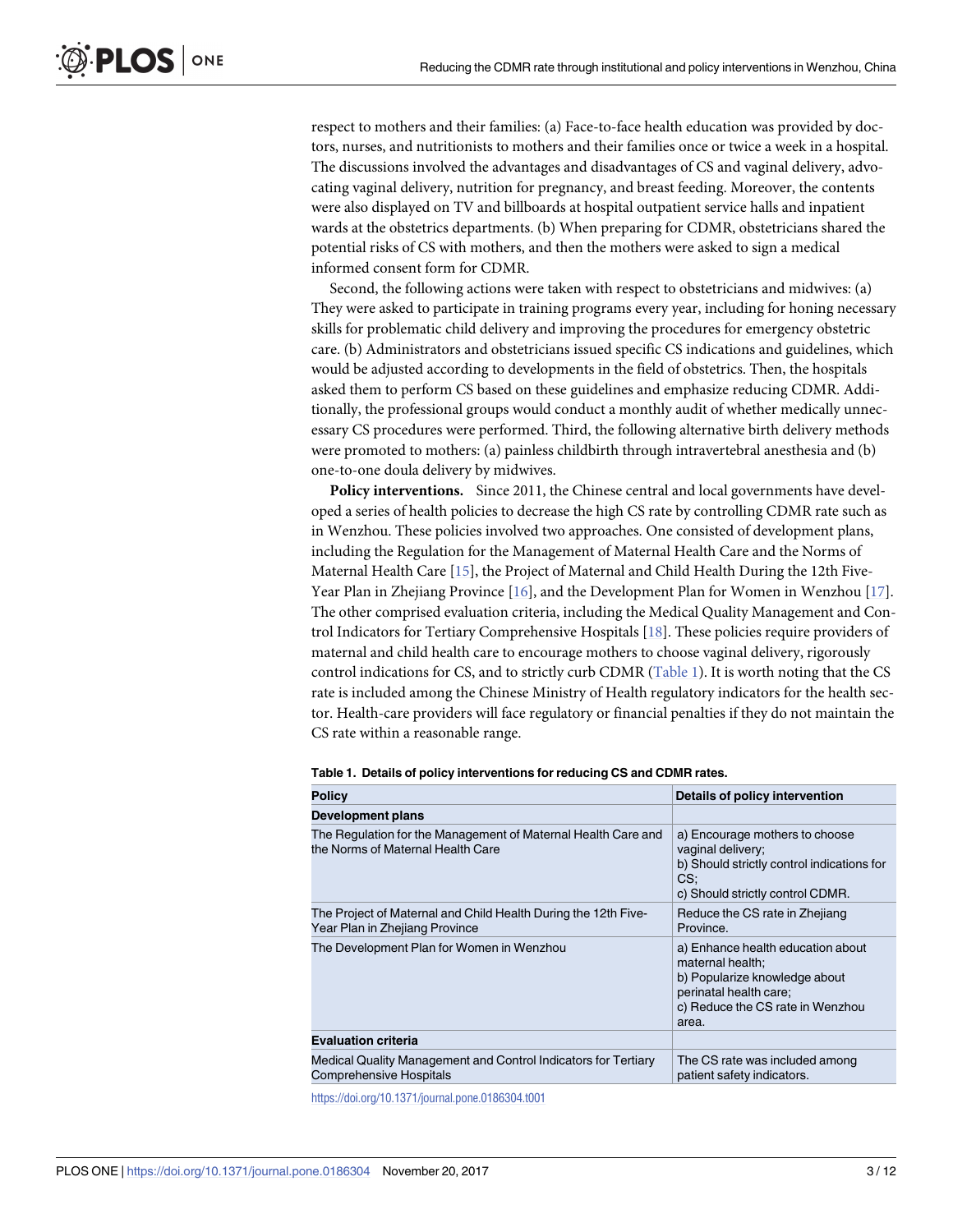## <span id="page-3-0"></span>Data analysis

CDMR is a cesarean section on maternal request at term, which lacks any medical or obstetric indications [\[23\]](#page-10-0). CS with medical indications can be divided into CS with absolute medical indications and CS with relative medical indications  $[24, 25]$  $[24, 25]$  $[24, 25]$  $[24, 25]$  $[24, 25]$ . This study defines cesarean delivery without absolute medical indications and relative medical indications as CDMR according to the classification standards above. We distinguished three periods according to the start of institutional and policy interventions: the pre-intervention period (Pre-intervention; 2006–2008), the first post-intervention period (Post-intervention I; 2009–2010, with only institutional interventions), and the second post-intervention period (Post-intervention II; 2011–2014, with institutional and policy interventions). Next, we examined the CS and CDMR rates during the three periods and, finally, used predictive models to calculate the probability of undergoing CDMR during each period.

## Statistical analysis

We examined changes in the CS and CDMR rates in three periods through a chi-square test. Then, a binary logistic analysis was used to identify whether age and different periods have an effect on choosing CDMR. The variable assignments were shown in Table 2.

Finally, a predictive model was constructed to evaluate the effectiveness of these interventions. In the predictive model,  $P(Y = 1)$  is the probability that a woman undergoes CDMR; this probability is related to the independent variables  $X_1$  and  $X_2$  in the binary logistic analysis model [[26](#page-10-0)]. The predictive model for performing CDMR [\[27\]](#page-10-0) is

$$
Logit(P) = ln\left(\frac{P}{1 - P}\right) = \alpha + \beta_1 X_1 + \beta_2 X_2
$$
\n(1)

$$
P(CDMR) = \frac{EXP(\alpha + \beta_1 X_1 + \beta_2 X_2)}{1 + EXP(\alpha + \beta_1 X_1 + \beta_2 X_2)}
$$
(2)

where  $\alpha$  refers to the intercept; X<sub>i</sub> and  $\beta$ <sub>i</sub> (i = 1,2) refer to the independent variables and their coefficients in the binary logistic regression, respectively; and P(CDMR) captures the probability that a woman undergoes CDMR according to different periods  $(X_1)$  and different age groups  $(X_2)$ .

## **Results**

#### Sample characteristics

In total, 131,312 deliveries between 2006 and 2014 were included in our study, out of which 65,247 (49.7%) were vaginal deliveries and 66,065 (50.3%) cesarean deliveries. The median age of mothers was 27 ( $P_{25}-P_{75}$ : 25–31).

**Table 2. Variables and their assignments in the binary logistic regression model.**

| Variable       | <b>Assignment of categories</b>                                                                                     |
|----------------|---------------------------------------------------------------------------------------------------------------------|
| Y(Get CDMR?)   | $1 = Yes: 0 = No$                                                                                                   |
| $X_1$ (Period) | 1 = Pre-intervention (2006–2008); $2 =$ Post-intervention I (2009–2010)<br>$3 = Post-intervention II (2011 - 2014)$ |
| $X_2$ (Age)    | $1 =$ Mother's age under 24; $2 =$ Mother's age from 24 to 34; $3 =$ Mother's age above 34                          |
|                |                                                                                                                     |

<https://doi.org/10.1371/journal.pone.0186304.t002>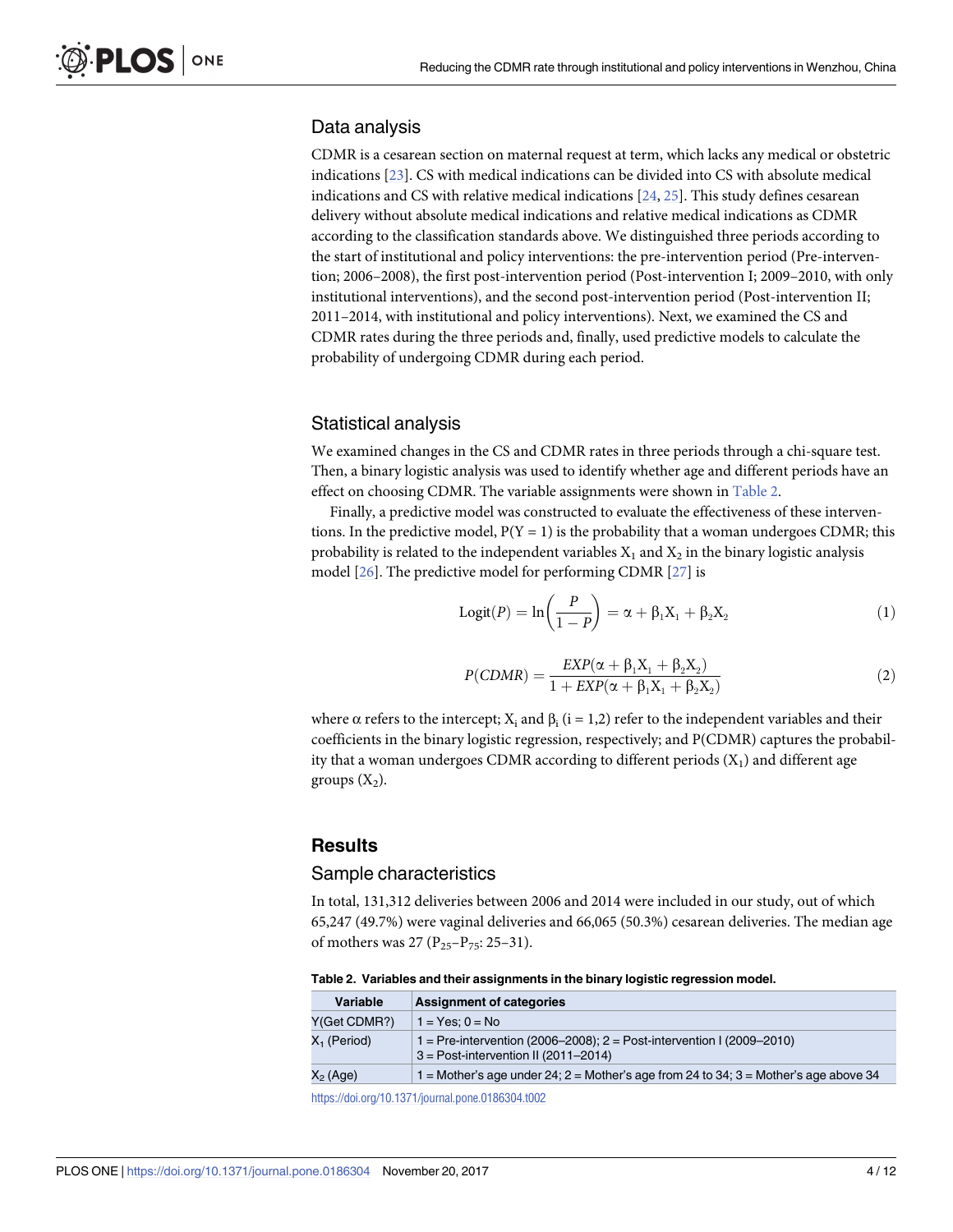## <span id="page-4-0"></span>Movement of CS and CDMR rates

As shown in Fig 1, the overall CS rate was approximately 55–56% between 2006 and 2008, and declined after 2009. The overall CDMR rate increased rapidly, from 12.65% in 2006 to 18.25% in 2008, and then decreased quickly, from 18.25% in 2008 to 9.66% in 2014 ([Fig](#page-5-0) 2).

## Evaluating the effect of interventions

After institutional interventions, the overall CS rate declined by 1.29% ( $p = 0.002$ ) between 2006–2008 and 2009–2010 ([Table](#page-6-0) 3). At the same time, the average annual growth rate (AAGR) of the CS rate decreased from 0.29% to -6.73%. A non-significant increase in the CDMR rate was observed during Pre-intervention (15.76%) and Post-intervention I (16.34%; p = 0.053), but the AAGR of the CDMR rate declined rapidly from 20.11% to -4.30%.

After policy interventions, the overall CS rate decreased significantly from 54.42% to 46.16% (p *<* 0.001), as shown in [Table](#page-6-0) 3. The AAGR of the CS rate in the 2011–2014 period was lower than in the 2009–2010 period. The overall CDMR rate declined by 3.69% (p *<* 0.001), and the AAGR of the CDMR rate decreased from -4.30% to -14.77% after policy interventions were applied.



**Fig 1. Trends in the CS rate (%) from 2006 to 2014.**

<https://doi.org/10.1371/journal.pone.0186304.g001>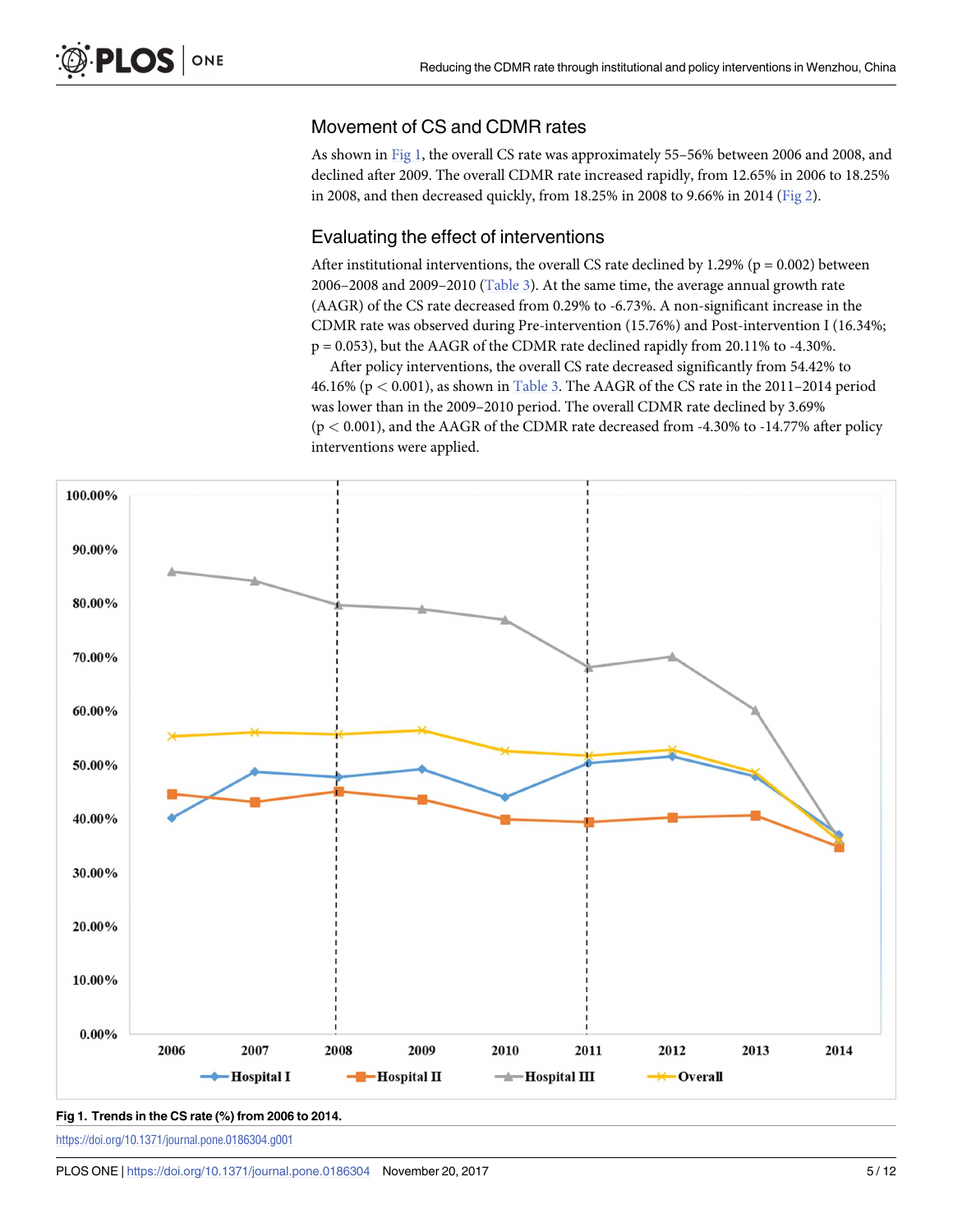<span id="page-5-0"></span>

**[Fig](#page-4-0) 2. Trends in the CDMR rate (%) from 2006 to 2014.**

<https://doi.org/10.1371/journal.pone.0186304.g002>

## Probability of performing CDMR

First, results of the binary logistic regression analyses were presented in [Table](#page-6-0) 4.

Next, to construct the predictive model for performing CDMR, two statistically significant independent variables (Period and Age) with their estimated coefficients were added to Eq [\(2](#page-3-0)). The predictive model is as follows.

For Hospital I, 
$$
P(CDMR) = \frac{EXP(-1.80 - 0.36X_1 + 0.28X_2)}{1 + EXP(-1.80 - 0.36X_1 + 0.28X_2)}
$$

For Hospital II, 
$$
P(CDMR) = \frac{EXP(-3.18 + 0.15X_1 + 0.47X_2)}{1 + EXP(-3.18 + 0.15X_1 + 0.47X_2)}
$$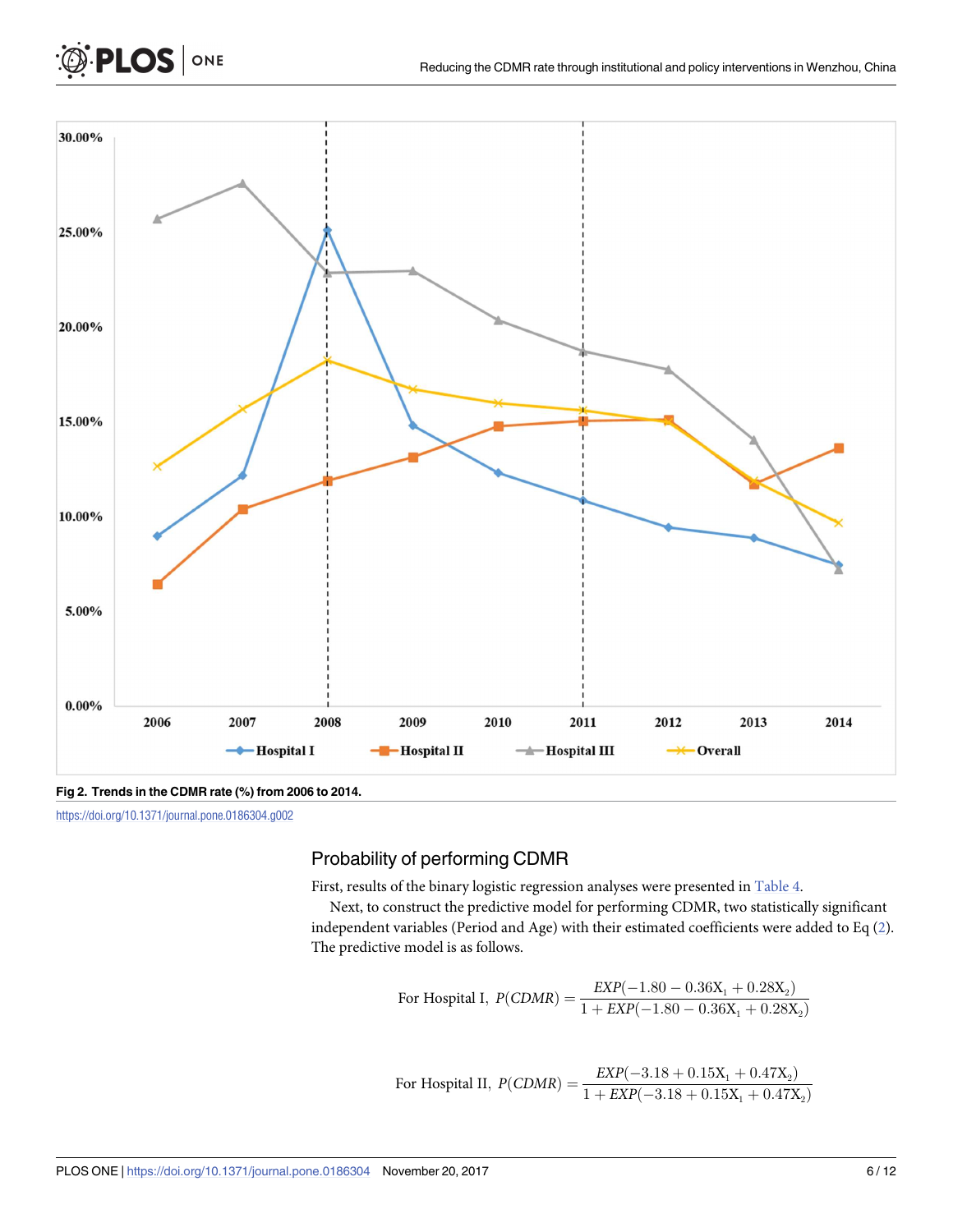For Hospital III, 
$$
P(CDMR) = \frac{EXP(-0.15 - 0.39X_1 - 0.25X_2)}{1 + EXP(-0.15 - 0.39X_1 - 0.25X_2)}
$$
  
Overall,  $P(CDMR) = \frac{EXP(-1.81 - 0.15X_1 + 0.17X_2)}{1 + EXP(-1.81 - 0.15X_1 + 0.17X_2)}$ 

#### <span id="page-6-0"></span>**[Table](#page-4-0) 3. Effect of institutional and policy interventions on the CS and CDMR rates.**

|                       | <b>Pre-intervention</b> | <b>Post-intervention</b> |                 | $\chi^2$ | p-value |  |
|-----------------------|-------------------------|--------------------------|-----------------|----------|---------|--|
|                       | 2006-2008               | 2009-2010                | 2011-2014       |          |         |  |
| Hospital I            |                         |                          |                 |          |         |  |
| Total sample size (%) | 8,601 (100.00)          | 5,795 (100.00)           | 14,856 (100.00) |          |         |  |
| $CS$ cases $(\%)$     | 3,940 (45.81)           | 2,692 (46.45)            | 6,689 (45.03)   | 3.79     | > 0.05  |  |
| Medical CS cases (%)  | 2,573 (29.92)           | 1,910 (32.96)            | 5,380 (36.21)   | 90.57    | < 0.01  |  |
| CDMR cases (%)        | 1,367 (15.89)           | 782 (13.49)              | 1,309(8.81)     | 281.51   | < 0.01  |  |
| Hospital II           |                         |                          |                 |          |         |  |
| Total sample size (%) | 15,948 (100.00)         | 12,063 (100.00)          | 30,452 (100.00) |          |         |  |
| $CS$ cases $(\%)$     | 7,065 (44.30)           | 5,033 (41.72)            | 11,781 (38.69)  | 141.33   | < 0.01  |  |
| Medical CS cases (%)  | 5,494 (34.45)           | 3,346 (27.74)            | 7,570 (24.86)   | 477.65   | < 0.01  |  |
| CDMR cases (%)        | 1,571 (9.85)            | 1,687 (13.98)            | 4,211 (13.83)   | 168.546  | < 0.01  |  |
| Hospital III          |                         |                          |                 |          |         |  |
| Total sample size (%) | 9,780 (100.00)          | 8,483 (100.00)           | 25,334 (100.00) |          |         |  |
| $CS$ cases $(\%)$     | 8,119 (83.02)           | 6,611 (77.93)            | 14, 135 (55.79) | 2984.13  | < 0.01  |  |
| Medical CS cases (%)  | 5,647 (57.74)           | 4,776 (56.30)            | 10,716 (42.30)  | 931.03   | < 0.01  |  |
| CDMR cases (%)        | 2,472 (25.28)           | 1,835 (21.63)            | 3,419 (13.50)   | 782.01   | < 0.01  |  |
| Overall               |                         |                          |                 |          |         |  |
| Total sample size (%) | 34,329 (100.00)         | 26,341 (100.00)          | 70,642 (100.00) |          |         |  |
| $CS$ cases $(\%)$     | 19,124 (55.71)          | 14,336 (54.42)           | 32,605 (46.16)  | 1066.31  | < 0.01  |  |
| Medical CS cases (%)  | 13,714 (39.95)          | 10,032 (38.09)           | 23,666 (33.50)  | 472.20   | < 0.01  |  |
| CDMR cases (%)        | 5,410 (15.76)           | 4,304 (16.34)            | 8,939 (12.65)   | 305.97   | < 0.01  |  |

<https://doi.org/10.1371/journal.pone.0186304.t003>

#### **[Table](#page-5-0) 4. Binary logistic regression results using delivery data.**

| <b>Variables</b> | $\beta$ | <b>OR(95%CI)</b>    | p-value |  |  |
|------------------|---------|---------------------|---------|--|--|
| Hospital I       |         |                     |         |  |  |
| Period           | $-0.36$ | $0.70(0.67 - 0.73)$ | < 0.01  |  |  |
| Age              | 0.28    | $1.32(1.24 - 1.41)$ | < 0.01  |  |  |
| Constant         | $-1.8$  | 0.17                | < 0.01  |  |  |
| Hospital II      |         |                     |         |  |  |
| Period           | 0.15    | $1.16(1.13 - 1.20)$ | < 0.01  |  |  |
| Age              | 0.47    | $1.60(1.50 - 1.69)$ | < 0.01  |  |  |
| Constant         | $-3.18$ | 0.04                | < 0.01  |  |  |
| Hospital III     |         |                     |         |  |  |
| Period           | $-0.39$ | $0.68(0.66 - 0.70)$ | < 0.01  |  |  |
| Age              | $-0.25$ | $0.78(0.74 - 0.82)$ | < 0.01  |  |  |
| Constant         | $-0.15$ | 0.86                | < 0.01  |  |  |
| Overall          |         |                     |         |  |  |
| Period           | $-0.15$ | $0.86(0.85 - 0.88)$ | < 0.01  |  |  |
| Age              | 0.17    | $1.19(1.15 - 1.23)$ | < 0.01  |  |  |
| Constant         | $-1.81$ | 0.16                | < 0.01  |  |  |

<https://doi.org/10.1371/journal.pone.0186304.t004>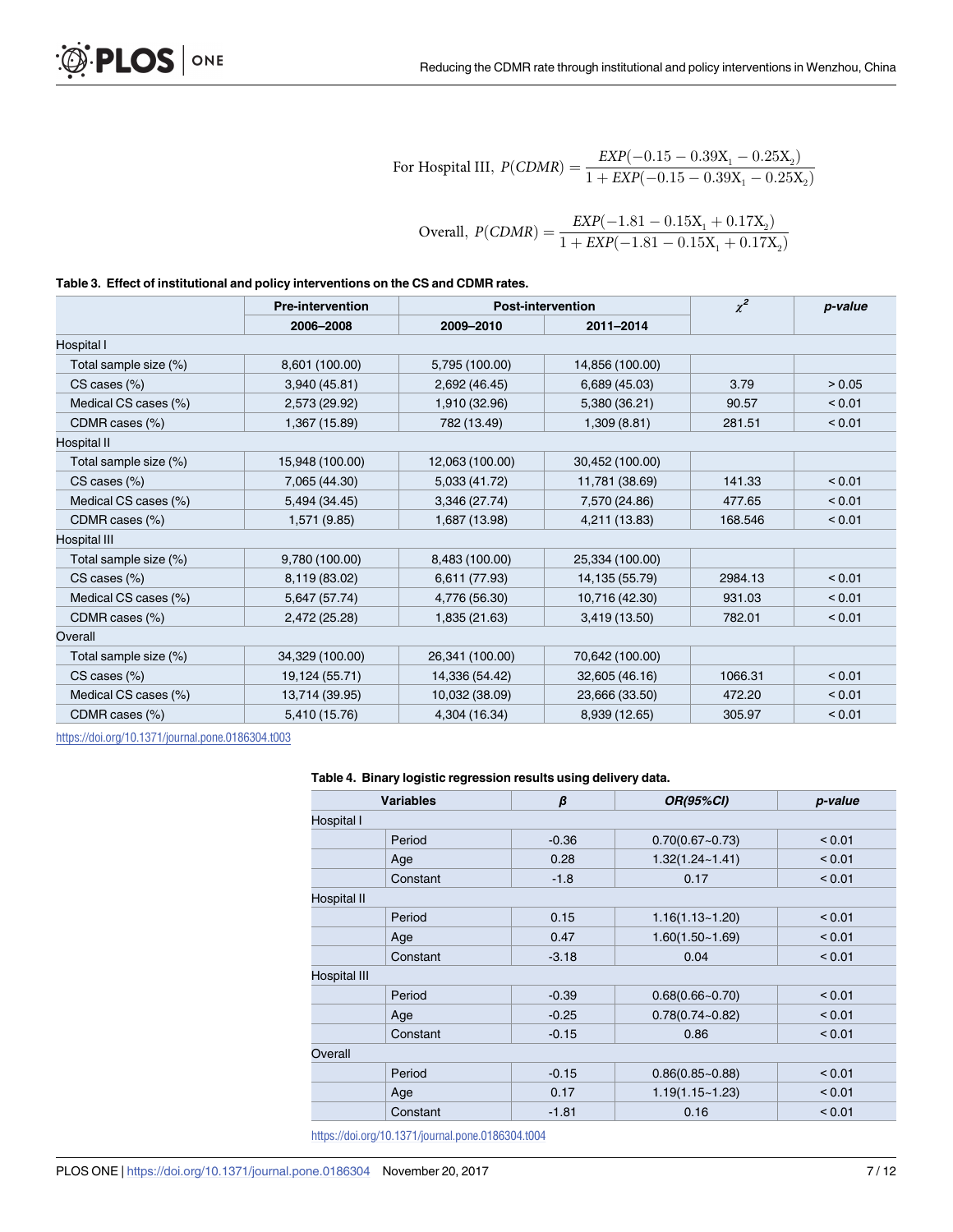| <b>Period</b>       | Mother's age |           |      |  |  |
|---------------------|--------------|-----------|------|--|--|
|                     | $24$         | $24 - 34$ | > 34 |  |  |
| Hospital I          |              |           |      |  |  |
| 2006-2008           | 0.13         | 0.17      | 0.21 |  |  |
| 2009-2010           | 0.10         | 0.12      | 0.16 |  |  |
| 2011-2014           | 0.07         | 0.09      | 0.12 |  |  |
| Hospital II         |              |           |      |  |  |
| 2006-2008           | 0.07         | 0.11      | 0.17 |  |  |
| 2009-2010           | 0.08         | 0.13      | 0.19 |  |  |
| 2011-2014           | 0.09         | 0.14      | 0.21 |  |  |
| <b>Hospital III</b> |              |           |      |  |  |
| 2006-2008           | 0.31         | 0.26      | 0.22 |  |  |
| 2009-2010           | 0.24         | 0.19      | 0.16 |  |  |
| 2011-2014           | 0.17         | 0.14      | 0.11 |  |  |
| Overall             |              |           |      |  |  |
| 2006-2008           | 0.14         | 0.17      | 0.19 |  |  |
| 2009-2010           | 0.13         | 0.15      | 0.17 |  |  |
| 2011-2014           | 0.11         | 0.13      | 0.15 |  |  |

#### <span id="page-7-0"></span>**Table 5. Probability (%) of performing CDMR pre- and post-intervention.**

<https://doi.org/10.1371/journal.pone.0186304.t005>

The results from employing the predictive models are shown in Table 5; we observe that the overall probability of performing CDMR decreased in all three age groups after institutional interventions (2010–2011). After policy interventions were applied during 2011–2014, the overall probability declined. For example, the overall probability of opting for CDMR in the 24–34 age group was 0.17, 0.15, and 0.13 in the Pre-intervention, Post-intervention I, and Post-intervention II, respectively.

#### **Discussion and conclusions**

Our study shows that after institutional and policy interventions, the overall CDMR rate decreased. Additionally, the overall probability of mothers undergoing CDMR in the Postintervention I and II periods was lower than in the Pre-intervention period.

The results show that institutional interventions can reduce the CDMR rate, a finding consistent with previous studies [[28–30\]](#page-10-0). Potential reasons are: First, many mothers think that CS is safe [\[31\]](#page-11-0), but health education and the requirement to sign a medical informed consent form for CDMR change this stereotypical attitude of mothers and their families towards CS, especially towards CDMR. Second, training programs and guidelines with medical and obstetric indications enhanced physicians' ability to manage vaginal labor and optimized the process of delivery care. Last, fear of childbirth was an important reason for mothers to choose CDMR [\[32,](#page-11-0) [33\]](#page-11-0). Intravertebral anesthesia can reduce mothers' pain during vaginal delivery. A doula is a supportive mothers' companion who can share the experience of labor and encourage mothers to more readily face vaginal delivery [[34](#page-11-0), [35](#page-11-0)].

Further, this study revealed that policy interventions can decrease the CDMR rate, and this finding may be attributed to the fact that the CS rate is required to be included in hospital assessment. To reduce the CS and CDMR rates, other countries focused on financial incentives [\[36,](#page-11-0) [37\]](#page-11-0). In China today, local governments continue to have a direct financial and management role in public hospitals, aiding policy interventions in achieving the ideal effect.

It is remarkable that institutional and policy interventions for Hospital I were effective in reducing the CDMR rate but not the CS rate. This finding may be explained by the fact that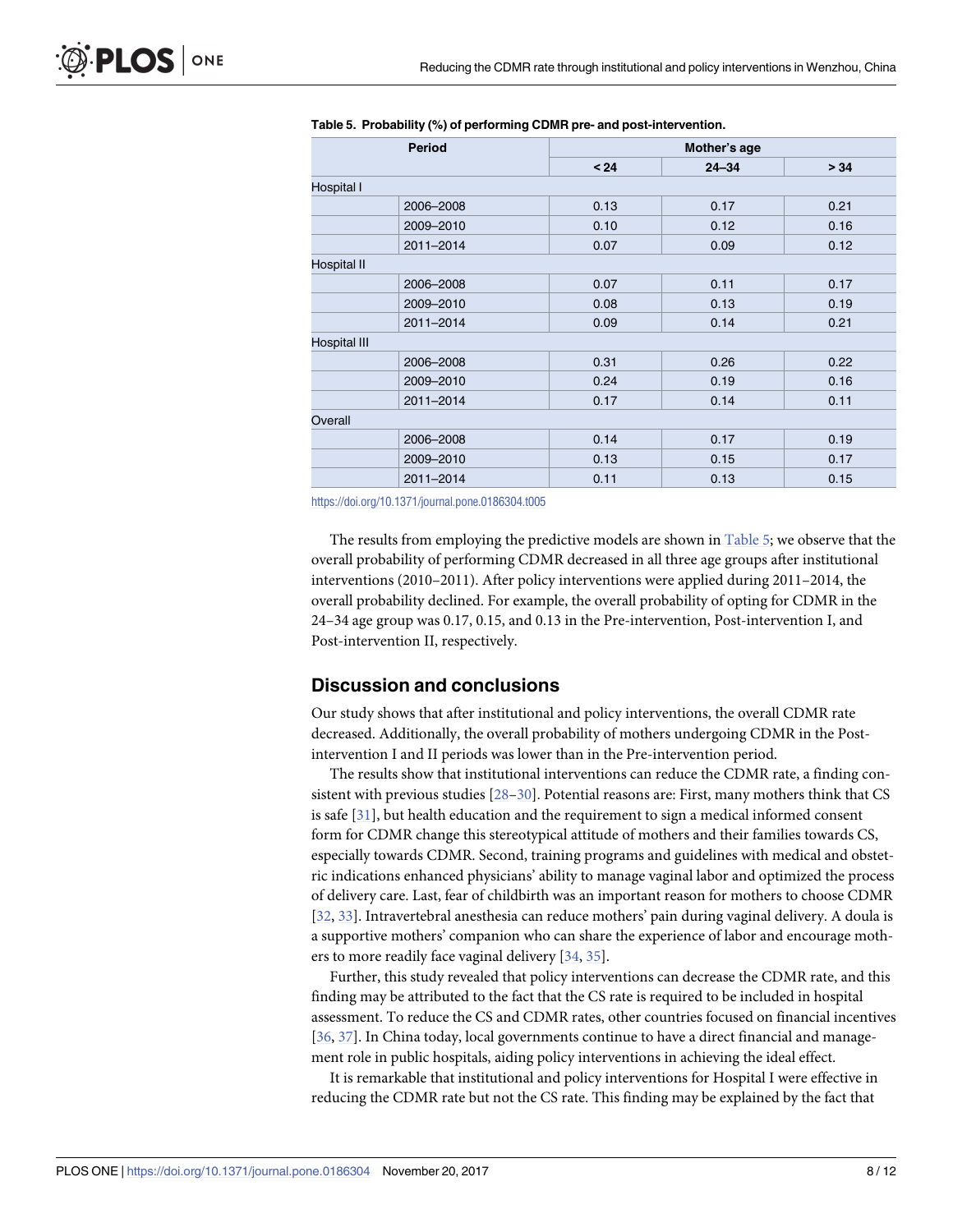<span id="page-8-0"></span>Hospital I is the critical care medical center of Southern Zhejiang, and therefore, it must receive patients with more critical conditions. Mothers with critical conditions will more likely seek health care at Hospital I. Therefore, Hospital I had a relatively greater share of CS deliveries.

However, it is worth noting that institutional and policy interventions had no effect on reducing the CDMR rate in Hospital II, inconsistent with the findings for Hospitals I and III. The additional fees for CDMR could be responsible for this finding. Unlike in Hospitals I and III, an additional charge of ¥800 (approximately \$129.24) is imposed for selecting delivery time in Hospital II. Therefore, this additional charge increased the potential risk for supplierinduced demand, which in turn reduced the effectiveness of institutional and policy interventions, even when the CS rate decreased after these interventions [[38](#page-11-0), [39](#page-11-0)].

In summary, our study provides evidence that institutional and policy interventions could reduce the high CDMR rate in China. Given that the CS rate was simpler and more convenient to monitor, it was included among the assessment indicators for public hospitals in most policies, whereas the CDMR rate was not. This situation created an obstacle to effectively control CDMR. To control CDMR more effectively, it should be included in the assessment mechanism in further policymaking. What is more, supplier-induced demand can also reduce the effectiveness of these interventions. Thus, more research is needed to explore the potential supplier-induced demand for CDMR in similar hospitals. In short, popularizing institutional interventions, strengthening the performance assessment mechanism for public hospitals, and making full use of the policy to reduce CDMR at the national level are of paramount importance for other countries facing similar circumstances.

The universal two-child policy in today's China has created an opportunity to address the high CDMR rate, especially in the case of primiparas undergoing CDMR. Thus, the health sector and administrative departments in charge of health care should seize this opportunity to reduce the CDMR rate and carry out a series of studies on CS interventions under the universal two-child policy.

#### **Innovation and limitations**

This study used 9-year delivery data collected from three hospitals' information systems to allow observation of changes in CDMR before and after institutional and policy interventions over a long period. Additionally, the predictive model for performing CDMR could reveal the effectiveness of these interventions accurately and comprehensively.

Our study has some limitations. First, although these three tertiary-level public hospitals are the main birth hospitals in Wenzhou and can represent the effectiveness of institutional and policy interventions in tertiary-level hospitals, primary, secondary, and private hospitals were not included in this study. Therefore, further research is needed to evaluate the effectiveness of institutional and policy interventions in reducing the CDMR rate in other types of hospitals, such as primary, secondary, and private hospitals. Second, our study focused on the Wenzhou area, so further studies using a similar analysis should be carried out in other regions in China, such as Hangzhou, Beijing, and Shanghai, to evaluate the effect of these interventions. This would help generalize our research findings on these interventions in China to other countries facing similar circumstances. Third, other studies revealed a substitution effect between the assisted vaginal delivery rate and the CS rate [\[40\]](#page-11-0). Our study focused only on CS and CDMR rates owing to the limited information we were able to collect from the hospitals' information systems. Therefore, future studies need to evaluate the impact of institutional and policy changes on the assisted vaginal delivery rate. What is more, the number of times a woman has given birth can influence her decision to choose CDMR [[41](#page-11-0)]. We only concentrated on the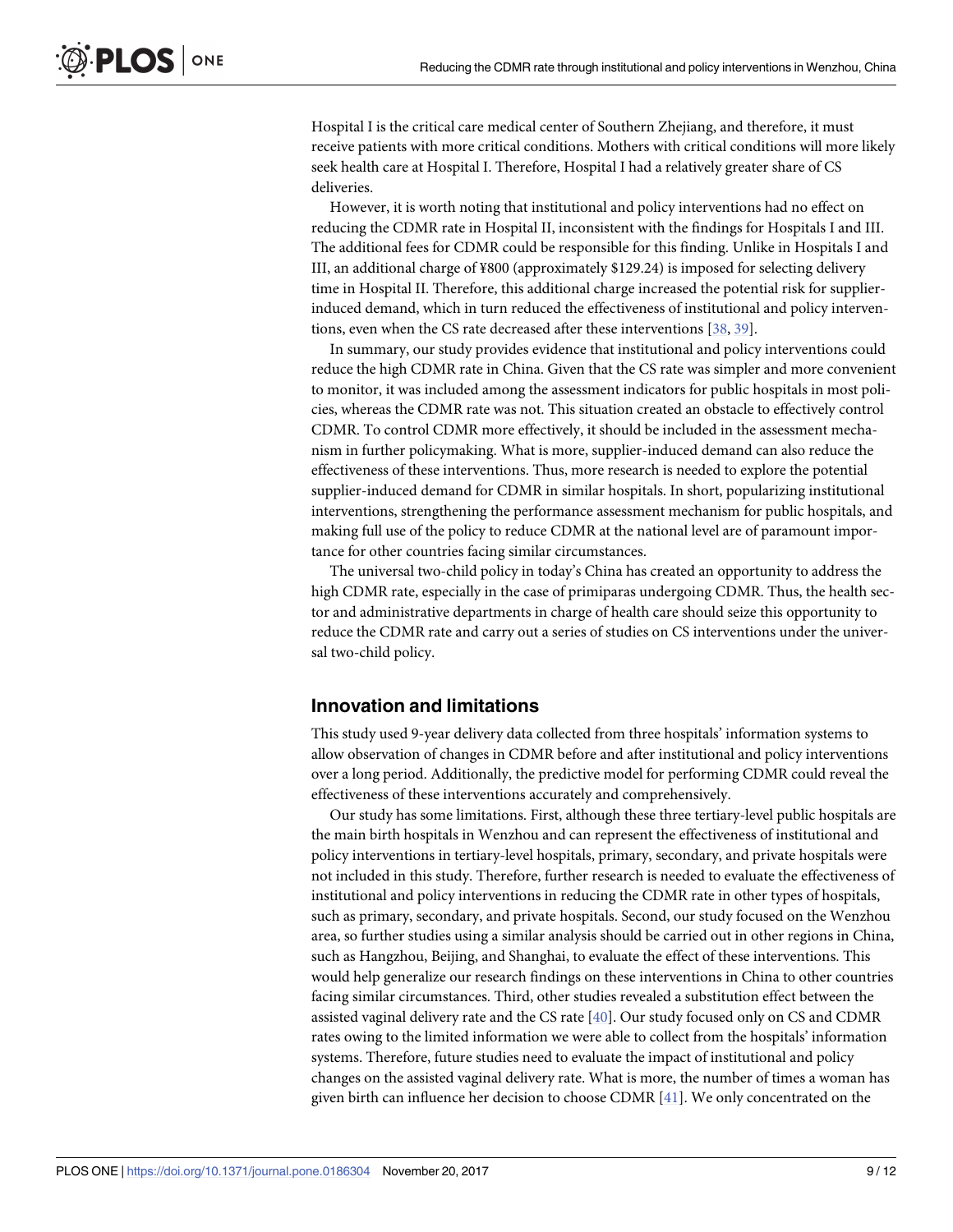<span id="page-9-0"></span>overall CDMR rate because of the limitation of our delivery data; thus, future research studies should compare the CDMR rate of a woman in her first pregnancy with the corresponding rate of women waiting for their second baby. Last, the data collected from the hospitals' information systems were insufficient for us to determine which intervention was most effective. Thus, we focused only on the effect of comprehensive interventions. Future studies could evaluate the effectiveness of different interventions to reduce the CDMR rate.

#### **Acknowledgments**

The authors thank Zuokai Xie, Xiaoxue Tang, and Qingsong Wu for their valuable assistance.

#### **Author Contributions**

**Conceptualization:** Xiangyang Zhang, Qi Zhang, Chun Chen.

**Data curation:** Caixia Sun, Huijie Zhou, Chun Chen.

**Formal analysis:** Chun Chen.

**Investigation:** Chun Chen.

**Methodology:** Chun Chen.

**Project administration:** Chun Chen.

**Resources:** Caixia Sun, Huijie Zhou, Chun Chen.

**Software:** Chun Chen.

**Supervision:** Chun Chen.

**Writing – original draft:** Yushan Yu.

**Writing – review & editing:** Yushan Yu, Xiangyang Zhang, Qi Zhang, Chun Chen.

#### **References**

- **[1](#page-0-0).** Ye J, Zhang J, Mikolajczyk R, Torloni MR, Gulmezoglu AM, Betran AP. Association between rates of caesarean section and maternal and neonatal mortality in the 21st century: a worldwide populationbased ecological study with longitudinal data. BJOG. 2016; 123(5):745–753. [https://doi.org/10.1111/](https://doi.org/10.1111/1471-0528.13592) [1471-0528.13592](https://doi.org/10.1111/1471-0528.13592) PMID: [26331389](http://www.ncbi.nlm.nih.gov/pubmed/26331389)
- **[2](#page-0-0).** Lee AS, Kirkman M. Disciplinary discourses: rates of cesarean section explained by medicine, midwifery, and feminism. Health Care Women Int. 2008; 29(5):448–467. [https://doi.org/10.1080/](https://doi.org/10.1080/07399330801949574) [07399330801949574](https://doi.org/10.1080/07399330801949574) PMID: [18437594](http://www.ncbi.nlm.nih.gov/pubmed/18437594)
- **[3](#page-1-0).** Liu Y, Li G, Chen Y, Wang X, Ruan Y, Zou L, et al. A descriptive analysis of the indications for caesarean section in mainland China. BMC Pregnancy Childbirth. 2014; 14:410. [https://doi.org/10.1186/](https://doi.org/10.1186/s12884-014-0410-2) [s12884-014-0410-2](https://doi.org/10.1186/s12884-014-0410-2) PMID: [25495550](http://www.ncbi.nlm.nih.gov/pubmed/25495550)
- **[4](#page-1-0).** Moore B. Appropriate technology for birth. The Indian Journal of Pediatrics. 1986; 2(3):436–437.
- **[5](#page-1-0).** Bodner K, Wierrani F, Grünberger W, Bodner-Adler B. Influence of the mode of delivery on maternal and neonatal outcomes: a comparison between elective cesarean section and planned vaginal delivery in a low-risk obstetric population. Archives of Gynecology and Obstetrics. 2011; 283(6):1193–1198. <https://doi.org/10.1007/s00404-010-1525-y> PMID: [20505947](http://www.ncbi.nlm.nih.gov/pubmed/20505947)
- **[6](#page-1-0).** Wang CK. Caesarean delivery on maternal request: systematic review on maternal and neonatal outcomes. Indian Pediatrics. 2011; 24(4):275–294.
- **[7](#page-1-0).** Souza JP, Gülmezoglu AM, Lumbiganon P, Laopaiboon M, Carroli G, Fawole B, et al. Caesarean section without medical indications is associated with an increased risk of adverse short-term maternal outcomes: the 2004–2008 WHO Global Survey on Maternal and Perinatal Health. BMC Medicine. 2010; 8 (1):71.
- **[8](#page-1-0).** Wang CB, Chiu WW, Lee CY, Sun YL, Lin YH, Tseng CJ. Cesarean scar defect: correlation between Cesarean section number, defect size, clinical symptoms and uterine position. Ultrasound in Obstetrics & Gynecology. 2009; 34(1):85–89.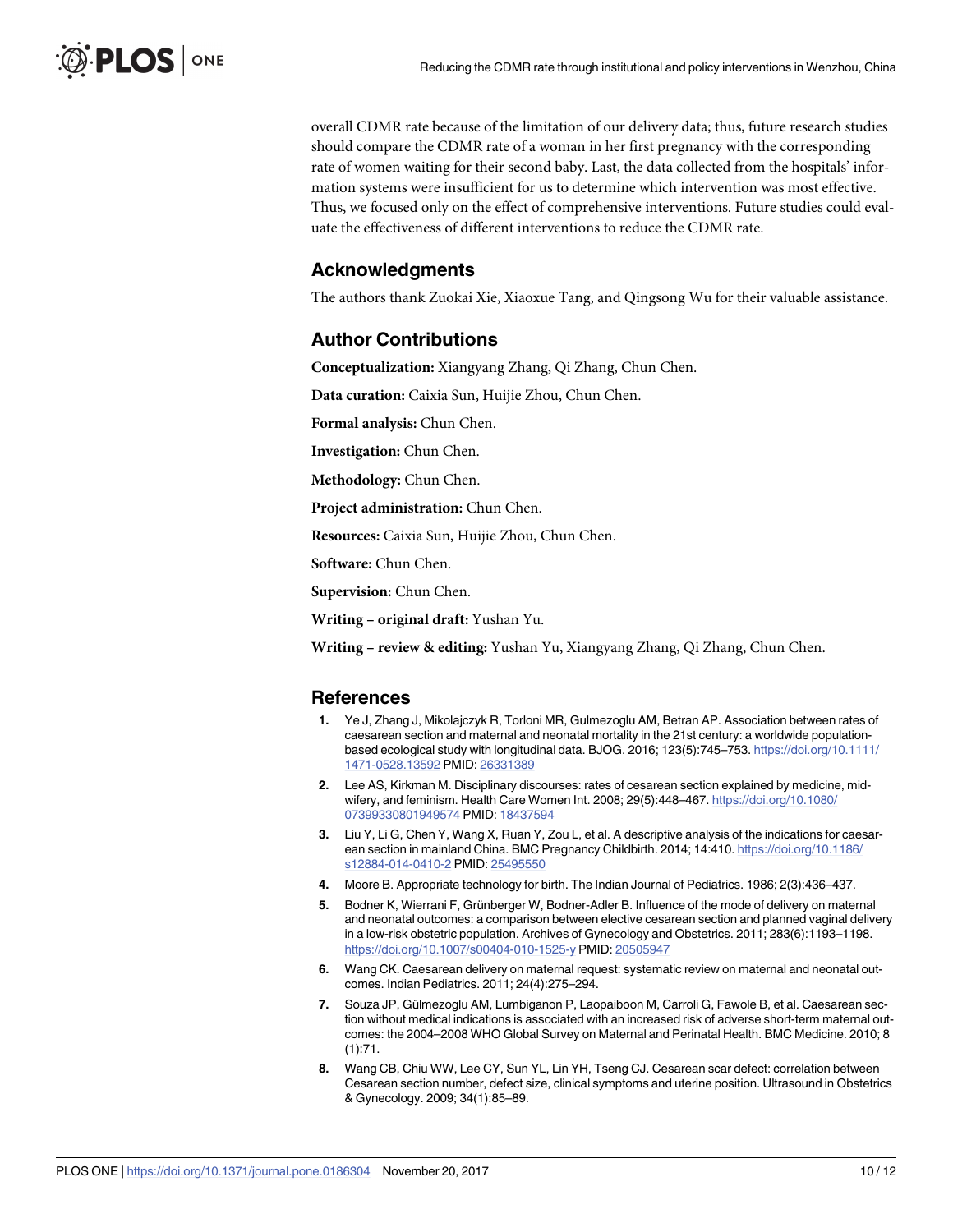- <span id="page-10-0"></span>**[9](#page-1-0).** National People's Congress of the People's Republic of China. Amendment of Population and Family Planning Law in the People's Republic of China 2015. Available from: [http://www.npc.gov.cn/wxzl/](http://www.npc.gov.cn/wxzl/gongbao/2016-02/26/content_1987077.htm) [gongbao/2016-02/26/content\\_1987077.htm](http://www.npc.gov.cn/wxzl/gongbao/2016-02/26/content_1987077.htm).
- **[10](#page-1-0).** Wenmin W, Xiaolan Z, Wei F, Cai W. Study on the relationship between health education on the delivery method and reducing the rate of Caesarean at pregnant women school. Maternal & Child Health Care of China. 2003; 18(2):84–85.
- **[11](#page-1-0).** Sun GQ, Yang H, Zhang H. Effect of propaganda and education of knowledge about "how to choose delivery modes" in pregnancy school on cesarean section rate. Maternal & Child Health Care of China. 2013; 53(9–12):43–47.
- **[12](#page-1-0).** He YQ, Li HL, Ma ST. Effect evaluation of health education associated with analgecizing delivery to decrease rate of uterine-incision delivery. Chinese Journal of Health Education. 2008; 24(8):636–637.
- **[13](#page-1-0).** Wang P, Liu J. Clinical study of influence of Doula delivery on cesarean section morbidity. Chinese Journal of Practical Gynecology & Obstetrics. 2001; 17(2):99–101.
- **[14](#page-1-0).** Mao HF, Wang HQ, Rong HH, Cao M, Zhang JP. Management intervention for lowering C-section rates in Suburban areas. Maternal & Child Health Care of China. 2015; 30(19):3117–3120.
- **[15](#page-1-0).** Nation Health and Family Planning Commission. Regulation for the Management of Maternal Health Care and Norms of Maternal Health Care; 2011. Available from: [http://www.moh.gov.cn/zwgkzt/glgf/](http://www.moh.gov.cn/zwgkzt/glgf/201306/61f0bee3af344623a566ab099fffbf34.shtml) [201306/61f0bee3af344623a566ab099fffbf34.shtml.](http://www.moh.gov.cn/zwgkzt/glgf/201306/61f0bee3af344623a566ab099fffbf34.shtml)
- **[16](#page-2-0).** Health and family planning committee of Zhejiang Province. The Project of Maternal and Child Health During 12th Five-Year in Zhejiang Province; 2011. Available from: [http://www.zj.gov.cn/art/2011/10/18/](http://www.zj.gov.cn/art/2011/10/18/art_5495_440941.html) [art\\_5495\\_440941.html](http://www.zj.gov.cn/art/2011/10/18/art_5495_440941.html).
- **[17](#page-2-0).** Wenzhou People's Government. The Development Plan for Women in Wenzhou; 2011. Available from: [http://www.wenzhou.gov.cn/art/2011/9/1/art\\_1229314\\_37372.html](http://www.wenzhou.gov.cn/art/2011/9/1/art_1229314_37372.html).
- **[18](#page-1-0).** Nation Health and Family Planning Commission. The Medical Quality Management and Control Indicators for Tertiary Comprehensive Hospitals; 2011. Available from: [http://www.nhfpc.gov.cn/yzygj/](http://www.nhfpc.gov.cn/yzygj/s3585u/201101/38cfafb5c2594801a98d245b9f1442e0.shtml) [s3585u/201101/38cfafb5c2594801a98d245b9f1442e0.shtml](http://www.nhfpc.gov.cn/yzygj/s3585u/201101/38cfafb5c2594801a98d245b9f1442e0.shtml).
- **[19](#page-1-0).** Li HT, Luo S, Trasande L, Hellerstein S, Kang C, Li JX, et al. Geographic Variations and Temporal Trends in Cesarean Delivery Rates in China, 2008–2014. JAMA. 2017; 317(1):69–76. [https://doi.org/](https://doi.org/10.1001/jama.2016.18663) [10.1001/jama.2016.18663](https://doi.org/10.1001/jama.2016.18663) PMID: [28030701](http://www.ncbi.nlm.nih.gov/pubmed/28030701)
- **[20](#page-1-0).** Zhou Y, Blustein J, Li H, Ye R, Zhu L, Liu J. Maternal Obesity, Caesarean Delivery and Caesarean Delivery on Maternal Request: a Cohort Analysis from China. Paediatric and Perinatal Epidemiology. 2015; 29(3):232–240. <https://doi.org/10.1111/ppe.12191> PMID: [25827169](http://www.ncbi.nlm.nih.gov/pubmed/25827169)
- **[21](#page-1-0).** Zhang J, Liu Y, Meikle S, Zheng J, Sun W, Li Z. Cesarean delivery on maternal request in southeast China. Obstetrics & Gynecology. 1969; 111(5):1077–1082.
- **[22](#page-1-0).** Li H, Ye R, Pei L, Ren A, Zheng X, Liu J. Caesarean delivery, caesarean delivery on maternal request and childhood overweight: a Chinese birth cohort study of 181 380 children. Pediatric Obesity. 2013; 9 (1):10–16. <https://doi.org/10.1111/j.2047-6310.2013.00151.x> PMID: [23512941](http://www.ncbi.nlm.nih.gov/pubmed/23512941)
- **[23](#page-3-0).** NIH State-of-the-Science Conference Statement on cesarean delivery on maternal request. NIH consensus and state-of-the-science statements. 2006; 23(1):1–29. PMID: [17308552](http://www.ncbi.nlm.nih.gov/pubmed/17308552)
- **[24](#page-3-0).** Cao Z. Chinese Obstetrics and Gynecology. 2 ed: People's Medical Publishing House; 2004. 983–985.
- **[25](#page-3-0).** Peng P, Jin Z. Extraperitoneal Cesarean Section. 1 ed: The Second Military Medical Uniersity (SMMU) Press; 2008. 366–369.
- **[26](#page-3-0).** Tangri N, Stevens LA, Griffith J, Tighiouart H, Djurdjev O, Naimark D, et al. A Predictive Model for Progression of Chronic Kidney Disease to Kidney Failure. Jama the Journal of the American Medical Association. 2011; 305(15):1553–1559. <https://doi.org/10.1001/jama.2011.451> PMID: [21482743](http://www.ncbi.nlm.nih.gov/pubmed/21482743)
- **[27](#page-3-0).** de Oliveira RV, Martins Mda G, Rios LT, Araujo Junior E, Simoes VM, Nardozza LM, et al. Predictive model for spontaneous preterm labor among pregnant women with contractions and intact amniotic membranes. Arch Gynecol Obstet. 2012; 286(4):893–900. <https://doi.org/10.1007/s00404-012-2397-0> PMID: [22674420](http://www.ncbi.nlm.nih.gov/pubmed/22674420)
- **[28](#page-7-0).** Ganji F, Yusefi H, Baradaran A. Effect of a Participatory Intervention to Reduce the Number of Unnecessary Cesarean Sections Performed in Shahrekord of Iran. Journal of Medical Sciences. 2006; 6 (4):2525–2532.
- **29.** Zohreh A, Davod H, Ali OM, Zahra S, Giti K, Faramarz S. The Effect of Educational Intervention based on BASNEF Model on Decreasing the Cesarean Section Rate among Pregnant Women in Khomain Country. Trec. 2015; 9(3):101–105.
- **[30](#page-7-0).** Munten DG. Interprofessional education: effects on professional practice and healthcare outcomes (update)1). Nederlands Tijdschrift voor Evidence Based Practice. 2016; 14(1):14–15.